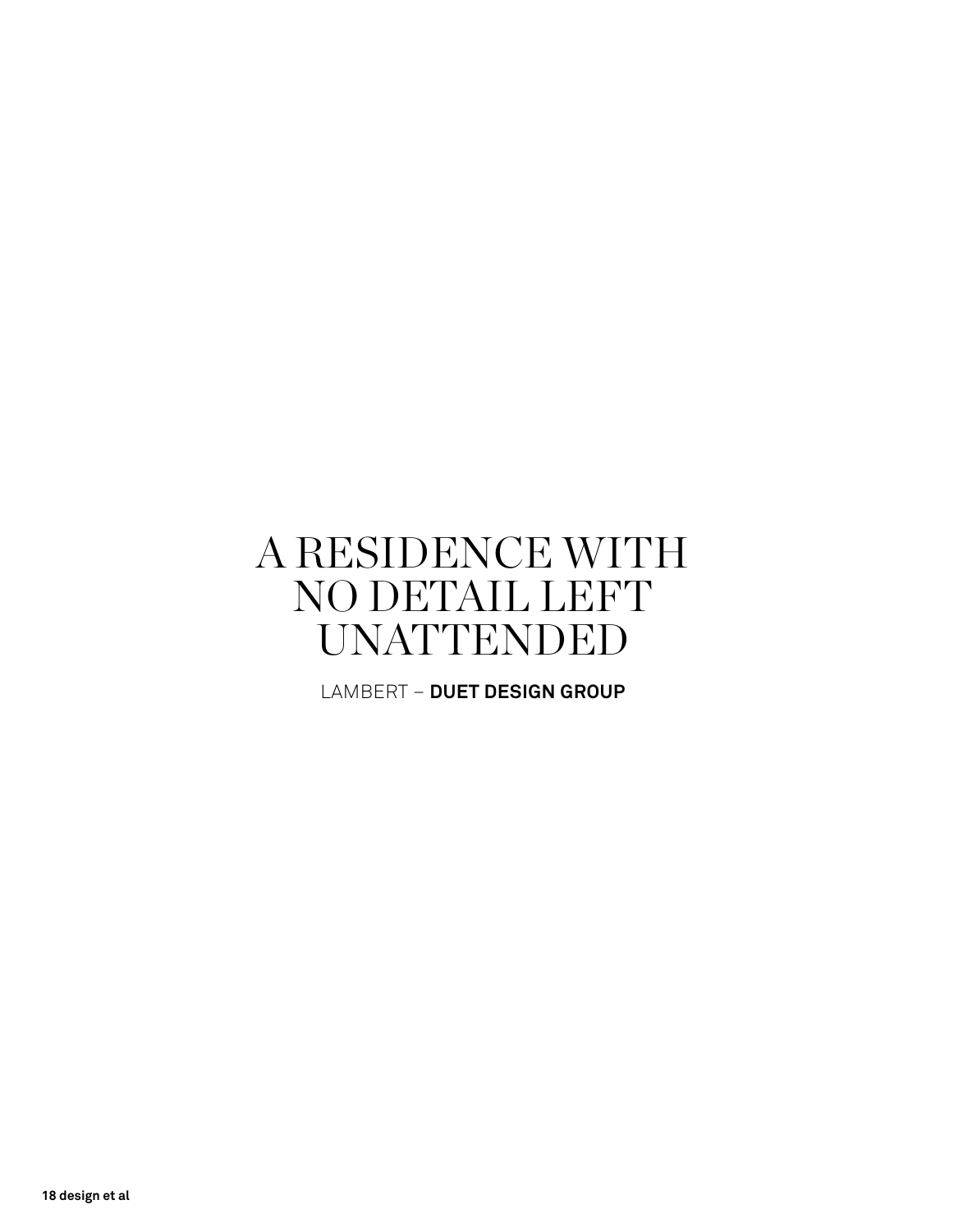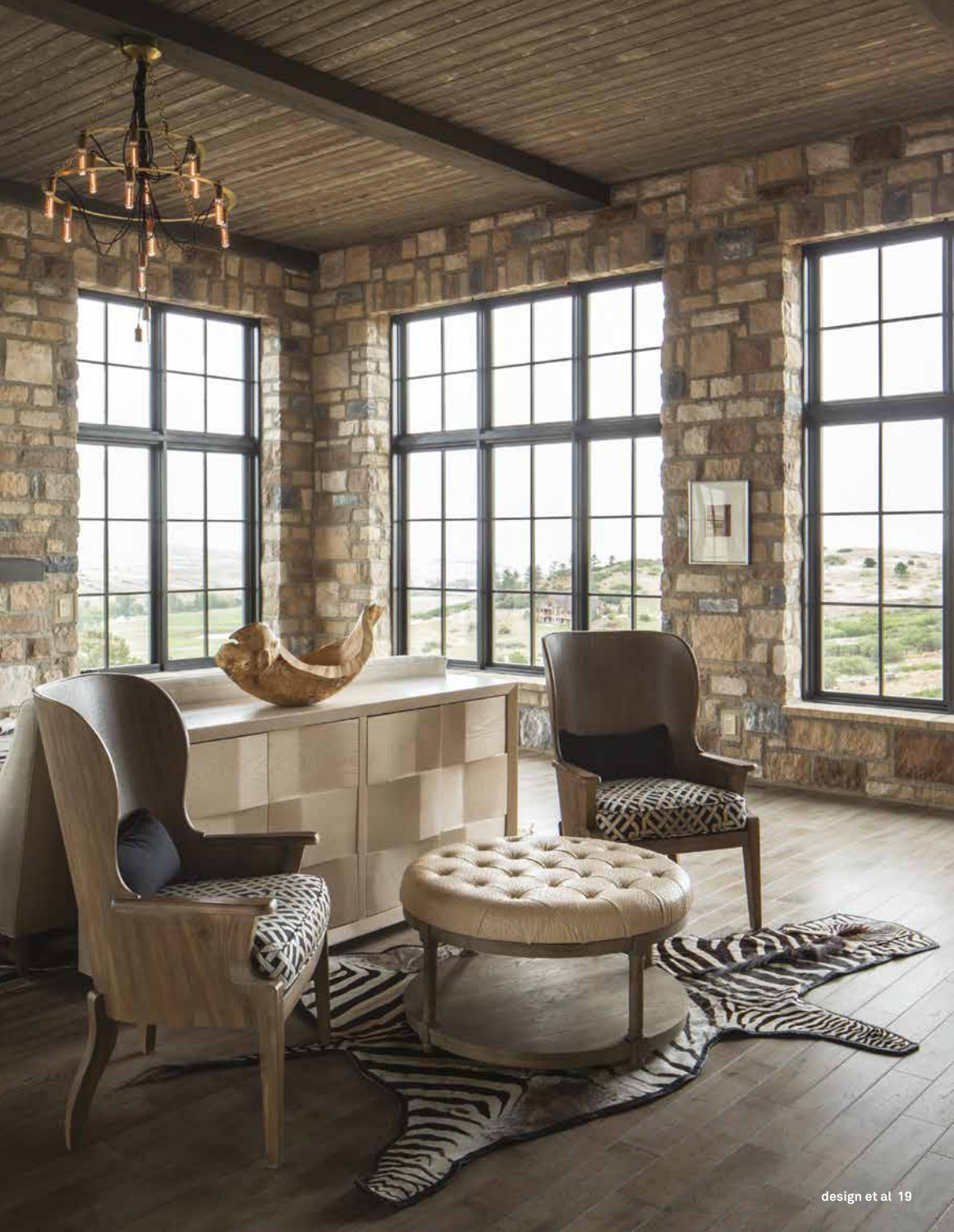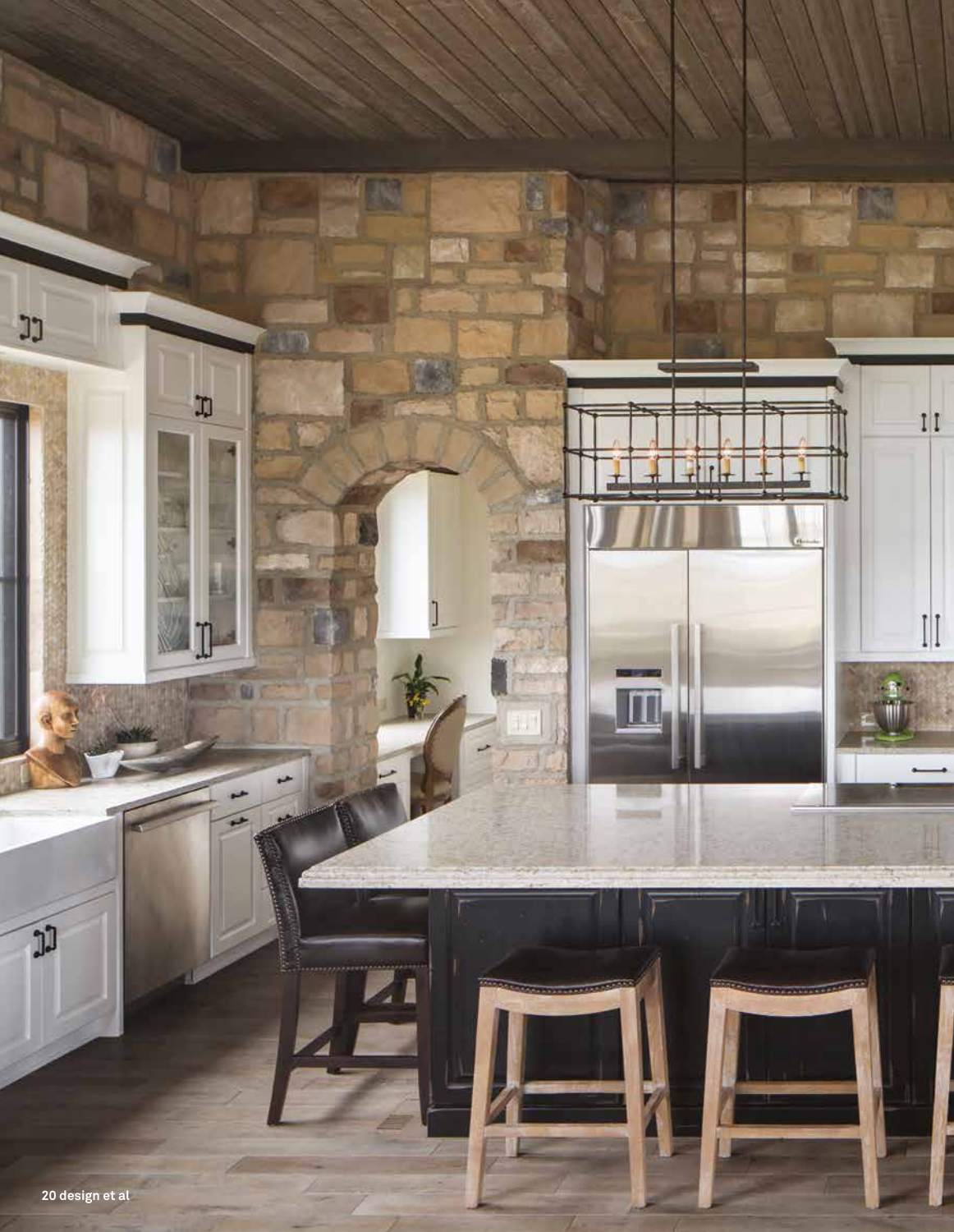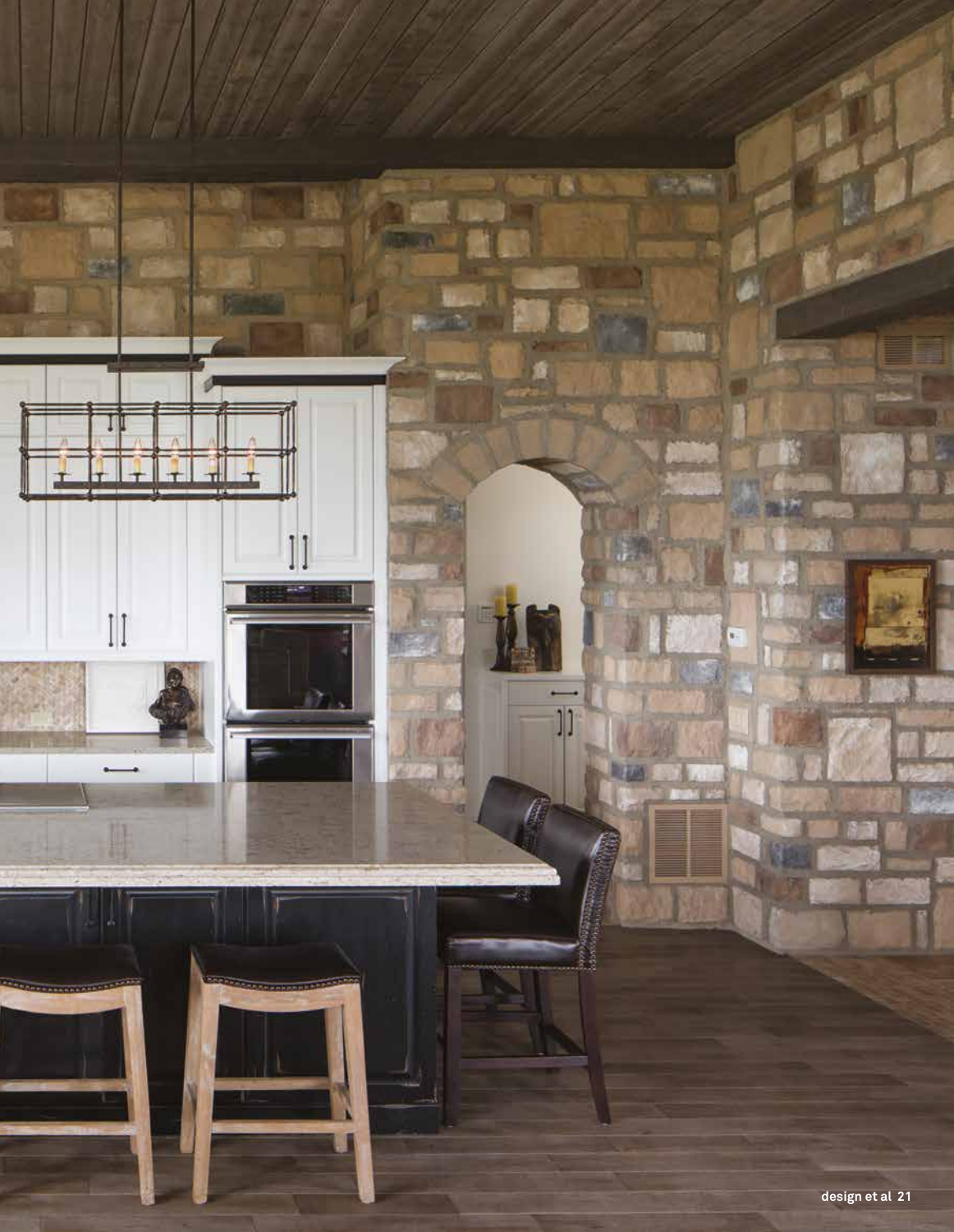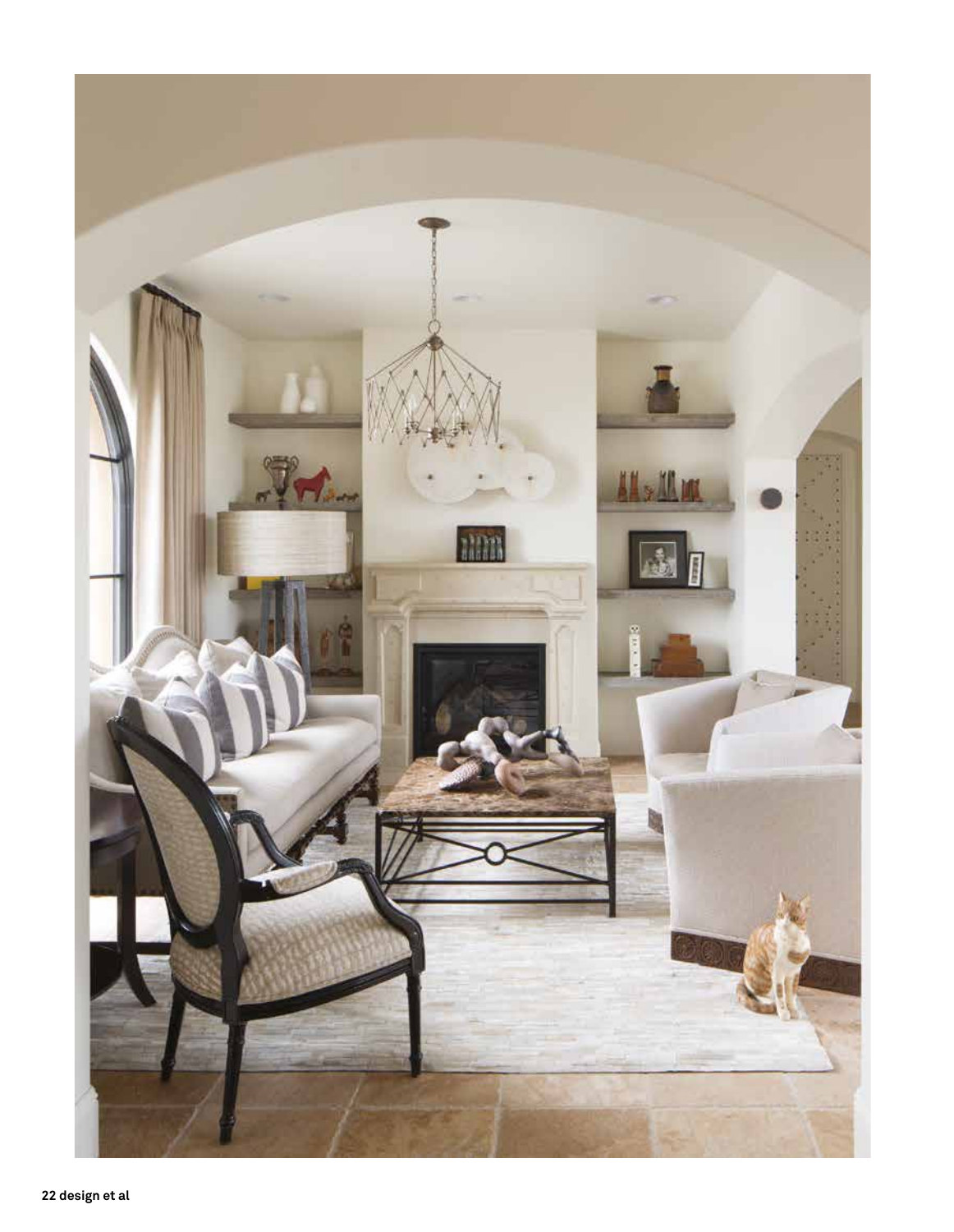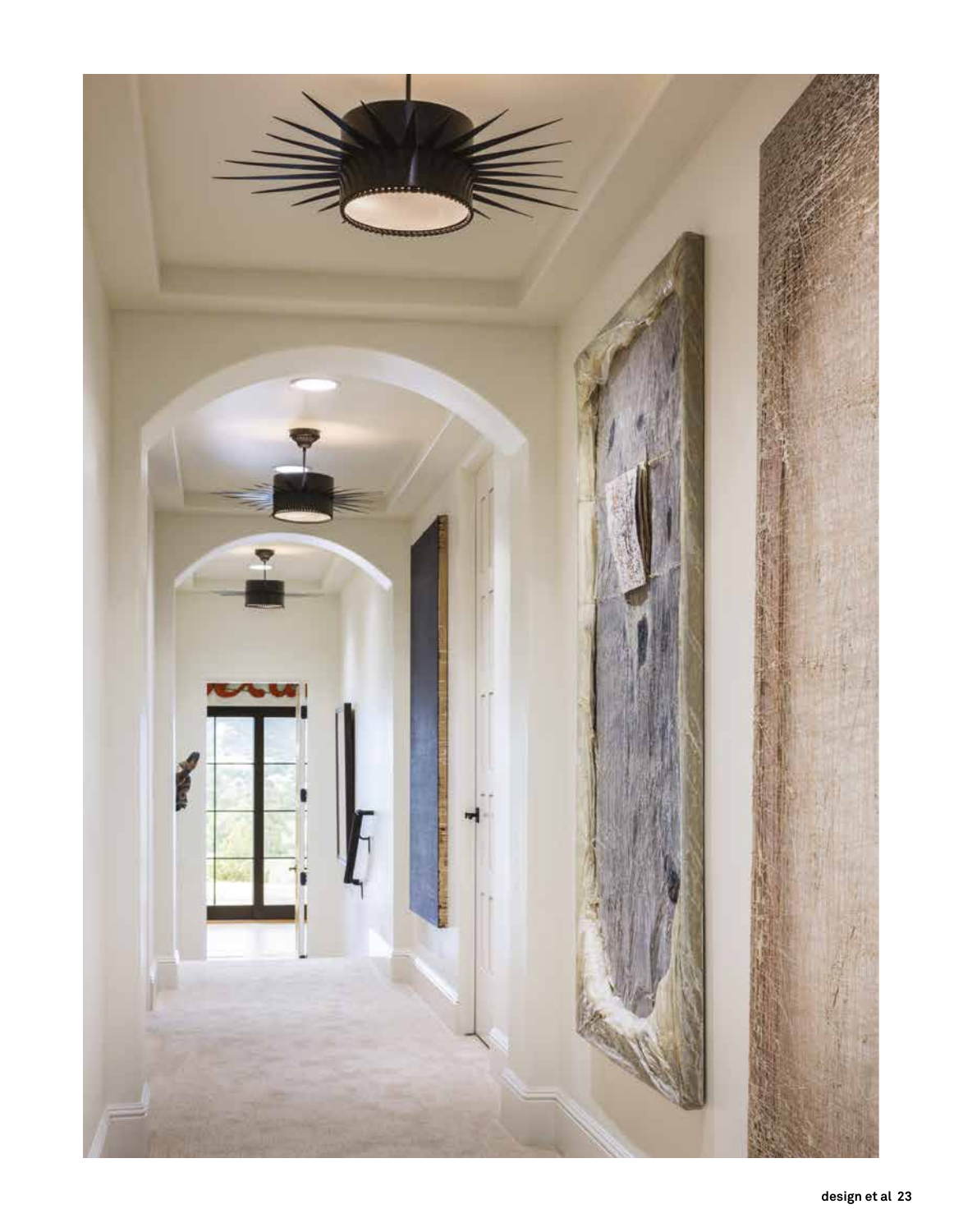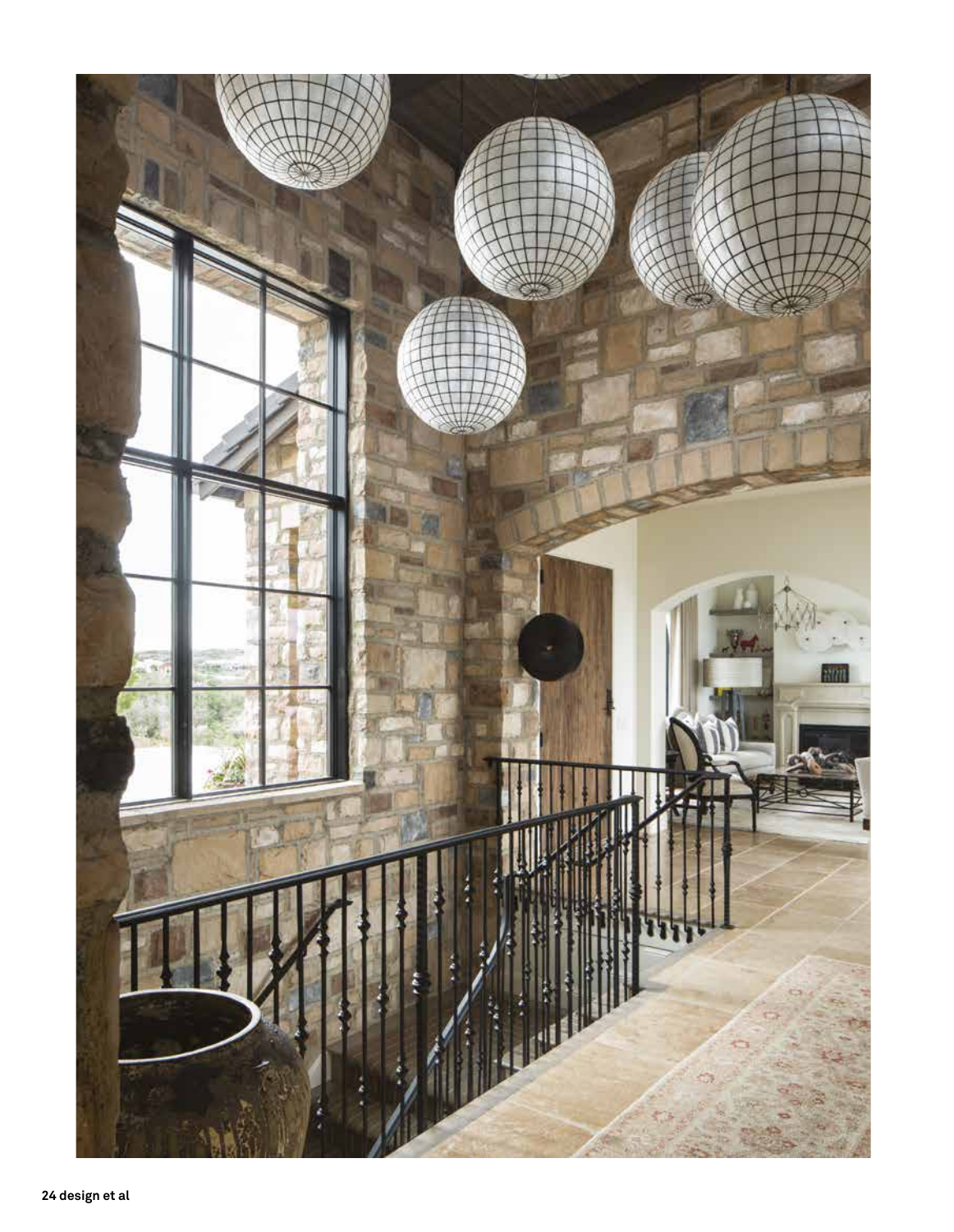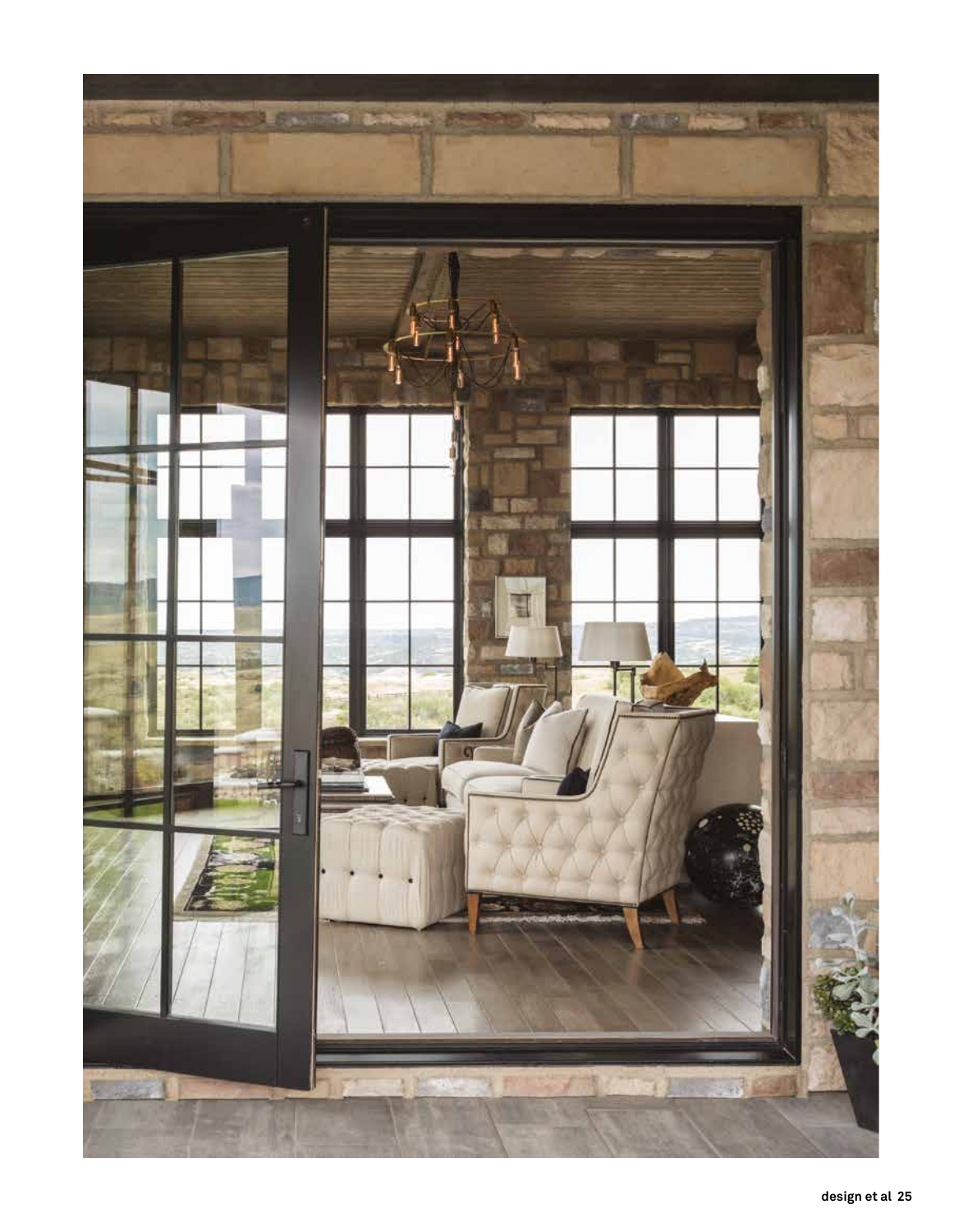## **"The homeowner hired Duet Design Group to take their vision of a serene, tonal, textural dream home and successfully implement every detail."**

Attractively situated in Sedalia, Colorado, this property homes the interior design by Duet Design Group. Miranda Cullen and Devon Tobin, the founders of Duet Design Group have combined 30 plus years of experience in interior design. The duo set out to produce an interior design firm that would achieve any needs of their clients and in doing so were given the brief to design the Lambert residence. The property was architecturally designed by the Woodley Architectural Group.

For inspiration, the client provided Duet Design Group with a magazine article that they enjoyed and wanted them to take a little inspiration from. The designers creatively interpreted it into an entire home that was tonal, textured and subtly beautiful.

The Lambert residence is in the middle of Sedalia, which is more rural and connected to the mountain terrain. This home gives a sense of being in the mountains while still being refreshing and city close.

This unique custom home was created for an affluent couple with grown children and their growing brood of grandchildren. This sprawling ranch style home is rich with textures and finishes. The homeowner hired Duet Design Group to take their vision of a serene, tonal, textural dream home and successfully implement every detail. The collaborative team effort between the builder, architect and design team was the reason this project left no detail unattended. The inspiration that drove the direction of this home was a

grand living space that was perfectly positioned to enjoy the peaceful and beautiful views over the Rocky Mountains. The overall design has a serene ambiance, allowing the client to be totally relaxed and their guests to feel the same.

The grand area is surrounded by floor to ceiling windows and stone. It is the perfect setting to cook, dine, relax and entertain. One of Duet Design Group's favourite aspect of the residence is the south wall, this opens up completely to a covered veranda that looks out to the exquisite pool deck. It creates a light-infused space that could otherwise be overwhelmed with the darkness and the weight of all of the interior stone. The customized upholstered doors that are used to set off the master suite are truly amazing. Duet Design Group created many unexpected and understated architectural elements to give every wall special attention. The lower level of this space consists of a comfortable recreations area. This area is considered the "bunk room" for the grandchildren. Moving further into this area allows for 2 guests in their own suites and an entomology studio for the homeowner's hobbies.

The stonework in this home is vast and required the most intricate of skilled masonry. The mason did an amazing job making sure Duet Design Group's colour balance was achieved as well as piecing in every last piece of stone perfectly. There are sphere light fixtures in the landing and the hall by the stairwell. These harmoniously integrate into their surroundings of brick walls.

The upholstered doors in the master suite use a Wolf Gordon faux leather in Snowflake. The furnishings in the Great Room and the Dining Room are a mixture of Restoration Hardware, Noir Trading Brownstone Furniture and Vanguard Furniture.

Since the completion of Duet Design Group's Lambert residence, they have been shortlisted in the category Living Space – Global in the upcoming International Design and Architecture Awards. When speaking with Haleigh Christ, Duet Design Group's Creative Coordinator about the Awards she commented, "Our company has a large presence in Colorado, more specifically in Denver, and we're ready to spread our presence even larger. We believe entering and potentially winning in the ID&A awards is a great way to do that. Attending the awards ceremony in London would also be an incredible experience for us to meet others within the industry, but outside of our normal network."

When Duet Design Group received their feedback from the clients on the Lambert residence. The clients spoke of how amazed they were by how well the designers figured out what they would like and wouldn't like. The clients explained that Duet Design Group "pulled together comprehensive designs that we fell in love with when we saw them executed."